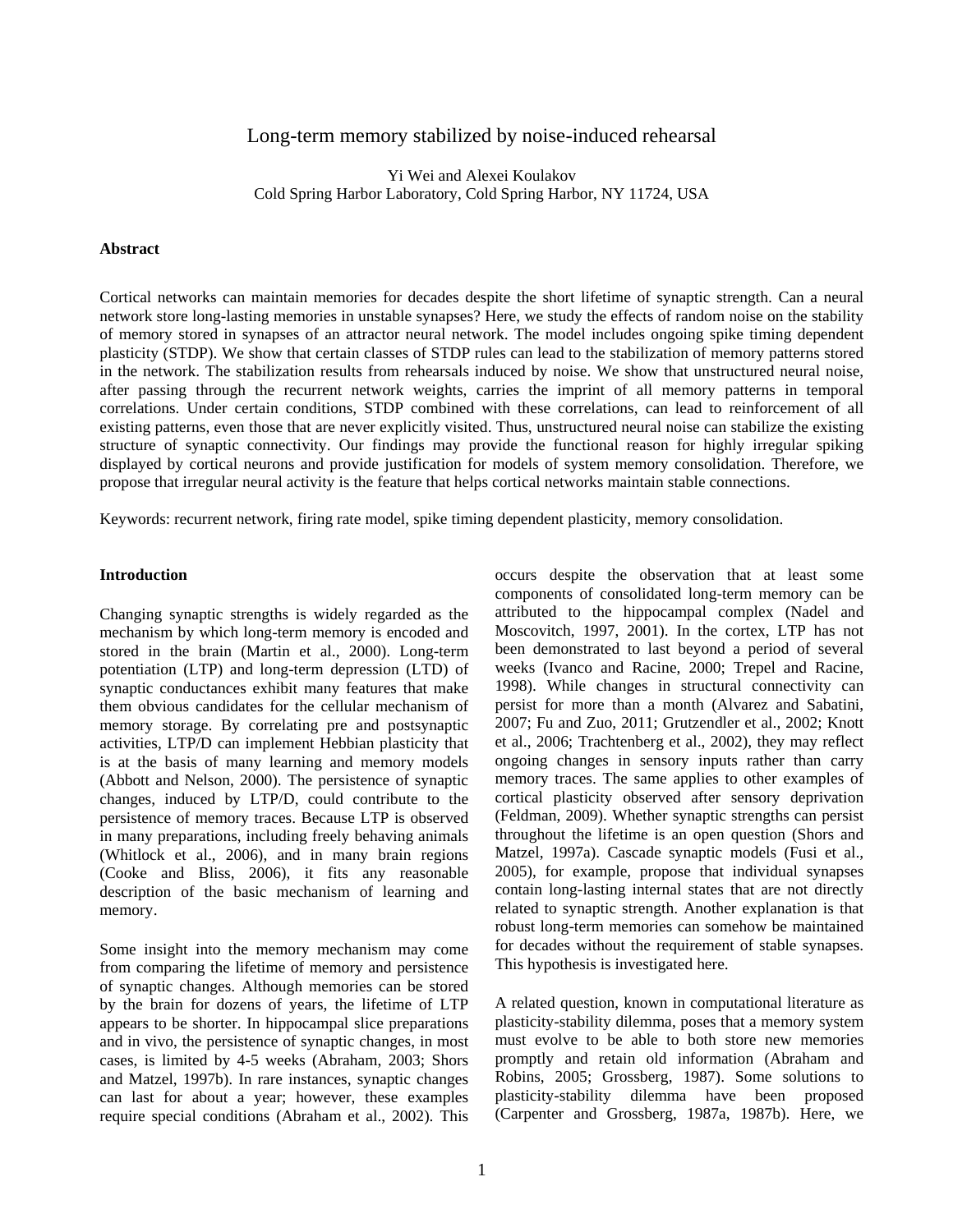argue that, even without the challenge from novel memories, the known lifetime of LTP is not in agreement with the long-lasting nature of long-term memory. Therefore, we pose the following question: can short-lived synapses provide the basis for memories that last a lifetime?

A related question has been addressed in attempt to build molecular models of LTP (Crick, 1984). Although LTP lifetime, in most cases, is measured in weeks (Abraham, 2003), it is believed that molecules in synapses undergo turnover every several days (Lisman and Hell, 2008). Therefore, the persistence of LTP results from molecules that have relatively short lifetimes. Several studies have proposed how short-lived molecules can build a lasting synapse, including bistability (Lisman and Zhabotinsky, 2001; Miller et al., 2005) and self-sustaining molecular clusters (Shouval, 2005). This problem has many parallels with the question studied here because, in these models, relatively stable synapses result from activities of unstable molecules.

An alternative class of mechanisms involves rehearsals whereby old memories are constantly revisited and relearned via an ongoing process (Wittenberg et al., 2002). Because all old memory states must be explicitly visited within the time window determined by LTP decay, presumably in the sleep, it is unclear whether such a mechanism is realistic, especially if the number of patterns is large.

Here, we propose a mechanism for persistent memory storage that uses short-lived synapses. In our model, long-term memory can be stored in the network for a very long time, despite a short time-constant of LTP persistence. To be preserved, memory states are not revisited as in the model involving explicit rehearsals (Wittenberg et al., 2002). We analyze a simple mathematical model for attractor neural network, which includes several realistic elements, such as stochastic neural noise, short synaptic lifetime, and ongoing synaptic plasticity described by spike-timing dependent plasticity (STDP). The network resides near a set of states that represent activity relevant to its current environment. The average activity of neurons samples only these current memory states. However, we demonstrate that, because of the presence of noise, the correlations in neural activity carry imprints of all memory traces, including old ones. These correlations, under carefully chosen conditions, can allow the old traces to be rehearsed and maintained by the network, even though they are not explicitly visited. We thus propose that old memory states can be reinforced by rehearsal, even though these memories are never visited

or accessed. Because our rehearsal mechanism does not involve explicit reactivation of old memories, we call our process implicit rehearsal. We show that, for implicit rehearsal to be effective in reinforcing old memory states, STDP rules must satisfy certain strict conditions. This mechanism will work with antisymmetric STDP that is often observed (Bi and Poo, 2001; Froemke and Dan, 2002) but does not work with the symmetric nonnegative form of LTP. We show that neural noise combined with synaptic plasticity can lead to stability of old memory traces, despite individual synapses being unstable. Our model has experimentally testable predictions.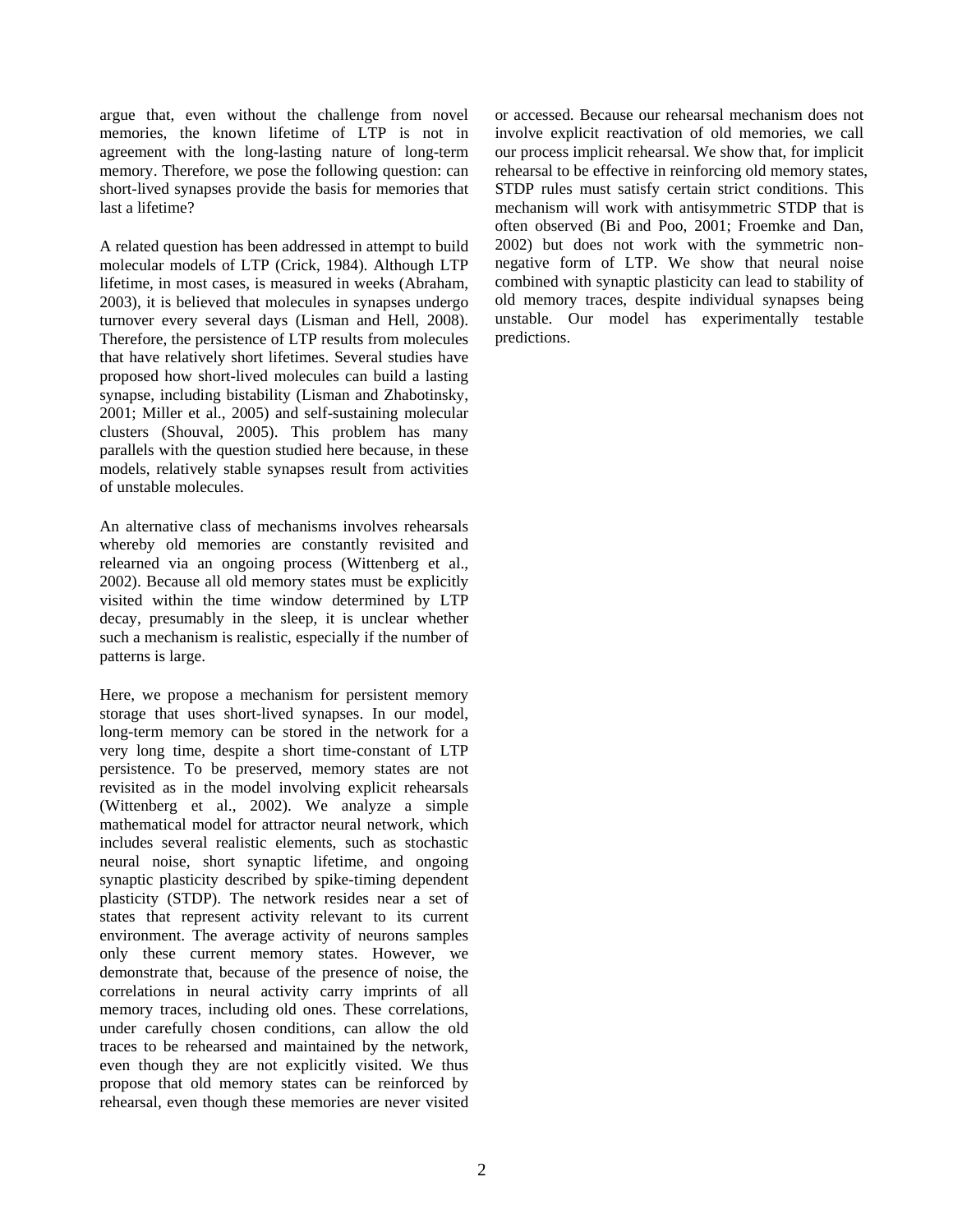#### **Results**

**Patterns of neural activity stored in network weights correspond to network attractors.** In this paper, we analyze attractor neural networks with features similar to the continuous Hopfield model (Hertz et al., 1991a; Hopfield, 1984). Such networks can exhibit two types of memory: long-term, contained in the recurrent network weights, and working memory, contained in the firing rates of neurons (Amit, 1989).

The network can store the long-term memory of a set of patterns in pre-specified network weights (Hertz et al., 1991a). This is intended to model the long-term memory that is pertinent to neuronal networks. If activity of a neuron number *i* that is associated with pattern number *a* is  $P_i^a$ , then, as within the conventional Hopfield model, the connection strength between two neurons *i* and *j* is given by the Hebbian-like learning rule:

$$
W_{ij}(t) = \frac{1}{N} \sum_{a=1}^{p} c_a P_i^a P_j^a . \qquad (1)
$$

This means that in the more patterns a given pair of neurons is coactive, the stronger the connection between these neurons. Here,  $N$  and  $p$  denote the total number of neurons and the number of stored patterns, respectively. We also introduced a set of coefficients,  $c_a$ , that describe how strongly a given pattern is included in the network connections. In the standard Hopfield model, these coefficients are initialized and remain equal to one. In this paper, these coefficients are affected by the ongoing activity in the network. The goal of our study is to understand the long-term behavior of the strengths of the patterns  $c_a(t)$  that result from ongoing learning.

In this network, patterns that are embedded in the recurrent weights, according to equation (1), become network attractors (Hopfield, 1982, 1984). This means that if the activity of neurons matches one of the patterns at some moment in time, the pattern will be maintained by recurrent connections, despite small perturbations and noise. Because several patterns are simultaneously embedded in the weights, the network may have several stable attractor states, provided that the number of patterns, p, is not too large (Hertz et al., 1991b). Because network firing rates can persist only near an attractor, in the absence of external inputs, the network must choose where to reside. This decision can be viewed as an implementation of short-term memory of the "which attractor I am near" kind. Therefore, Hopfield nets can support both short (working) and longterm memory (Bird and Burgess, 2008; Cowan, 2008) (Figure 1).



**Figure 1.** Attractor neural networks. Dynamics of neuronal firing rates are viewed as gradient descents with the landscape defined by an energy-like function (blue) (Hopfield, 1982, 1984). The landscape is defined in the space of activities of all neurons in the network  $(f_1...f_N)$ . Position in the landscape is determined by the combined vector of neural activities. At the bottom of the landscape are the patterns that are stored in network weights according to equation (1). These patterns represent network attractors that encode long-term memory stored in the network. In our study, attractors are divided into two classes: explicit and implicit. Explicit states (full circle) are actively explored by the network, therefore, can be reinforced by rehearsal. Implicit attractors (empty circles) have not been visited by the network within the time window of synaptic decay. Therefore, these patterns are expected to disappear because of the decay of synaptic strengths.

**STDP rules applied to the attractor neural network lead to the deterioration of stored memories.** What is the effect of synaptic plasticity on the attractors that are embedded into the network? From the point of view of plasticity, it is important to distinguish two types of attractors. First, there are attractors that represent memories that the network is constantly visiting. For example, because of external stimuli, the network can hop around states that are relevant to the particular task or environment. These attractor states represent recent memory. More precisely, recent states are defined as those that are visited within the time constant of synaptic decay. We call this type of states explicit attractors. The other type of state represents memories that were embedded into the network a long time ago and have not been accessed recently. These states will be called implicit (Figure 1). Please note that our terminology is somewhat different from the convention that uses the terms explicit/implicit to denote different classes of memory (i.e., declarative and procedural) (Schacter, 1987).

Synaptic learning leads to different outcomes for explicit and implicit memory states. Because explicit memories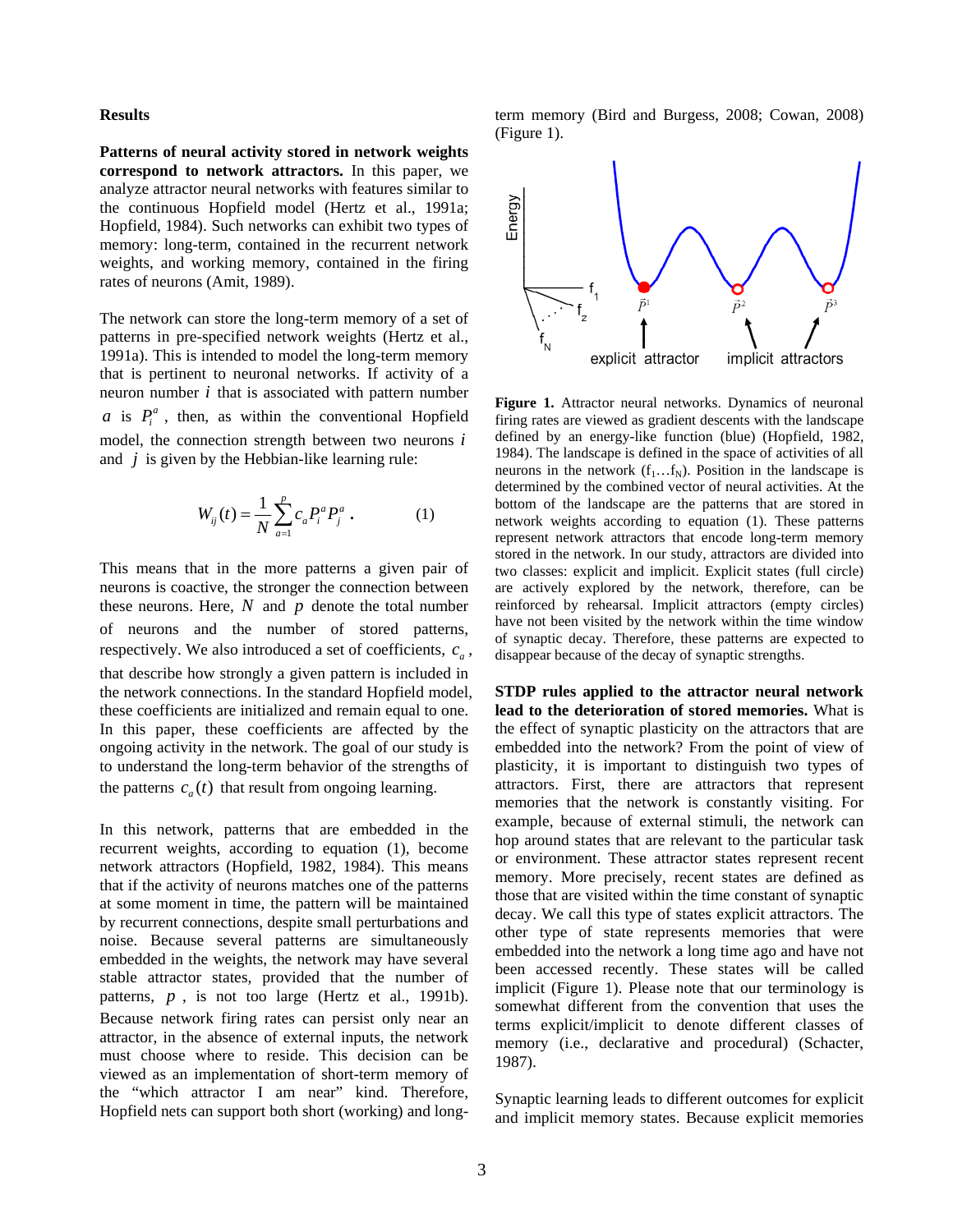are replayed in network activities, they are constantly rehearsed. Thus, their contribution within the weight matrix is stable. In the Methods section, we evaluate the component of the weight matrix that carries explicit states [equation (14)]. Specifically, we show that this component does not decay with time and is reinforced by learning in the network.



**Figure 2.** Synaptic plasticity implemented in the attractor neural network destroys implicit states. (A) STDP rules used. The rate of change of connection strength between two neurons (vertical axis) as a function of differences in spike time between pre and postsynaptic cells. (B) The rate of change in the coefficient with which an implicit pattern enters the synaptic weight matrix, defined by equation (1), as a function of the value of the coefficient. This coefficient describes the strength of the pattern in the weight matrix. For positive values of the coefficient, the rate of change is negative (left arrow), which implies decay. The decay is exponential  $c^{\text{unused}} \sim \exp(-t / \tau_0)$ , where  $\tau_0$  is the timeconstant of synaptic decay. (C) Illustration of the implications of decay of the coefficient for network attractors. Implicit attractors become less stable and disappear because they vanish from the weight matrix.

The behavior of implicit memories is quite different. If the attractors that correspond to implicit patterns are not visited within the time window of the decay of synaptic strength, defined in our model by parameter  $\tau_0$ , these memory states disappear from the network weight matrix (Figure 2). This observation is not surprising because rehearsal that reinforces the explicit attractors is not available for implicit attractor states. This is because the latter are not present in the network activity.

**Noise added to the network can implement rehearsal of old (implicit) memory states.** Next, we included noise in the inputs of neurons to test whether noise can reinforce implicit memory states. We reasoned that if white unstructured noise were added to the input of every neuron, the activity of the network would contain implicit memory states, which may potentially stabilize old memories through the process of rehearsal. We call the process of rehearsal that is based on random noise implicit rehearsal. This process is distinct from the rehearsal of explicit states that occurs due to the network actually visiting explicit attractors.

The dynamics of implicit rehearsal are as follows. Random unstructured noise is added to the inputs of every neuron in the network. The term unstructured implies that the amount of noise added to neurons does not contain the patterns being rehearsed. In this study it is assumed to be the same for all neurons for simplicity. Because neurons are connected by recurrent weights that do contain implicit patterns, when noise passes through recurrent connections, it becomes structured. This means that neural activity acquires correlations that contain implicit patterns [equation (18)]. This is because implicit states are amplified by positive feedback that is present within the recurrent weight matrix [equation (1)] and fluctuations along these directions are therefore amplified by recurrent connections. Thus, despite the network staying near explicit attractors and never visiting the implicit states, the presence of implicit states in the weight matrix shapes network fluctuations along the directions that represent old memories. Implicit memory is contained in the correlations of network activity as opposed to the explicit memory that is contained in the mean firing rate.

**Non-negative symmetric STDP rules applied to the network with white noise do not stabilize old (implicit) memory.** What is the effect of implicit rehearsal in the case when STPD rules are ongoing in the network? For an STDP learning rule, a change in synaptic efficacy is dependent on the relative timing of pre and postsynaptic action potentials for every synapse. In the simplest case, the synapse becomes stronger if both presynaptic spikes precede the action potential in the postsynaptic neuron and, in the opposite case, when postsynaptic spikes precede presynaptic spikes. We call this form of learning rule symmetric non-negative (Figure 3). Our results show that this type of learning rule, applied in the presence of neural noise, does not make unused (implicit) memory more stable. The contribution of a memory state into the weight matrix is determined by coefficient, *c* , defined by equation (1). The rate of change in this contribution defines the behavior of old memories with time. Figure 3B shows that, in the case of non-negative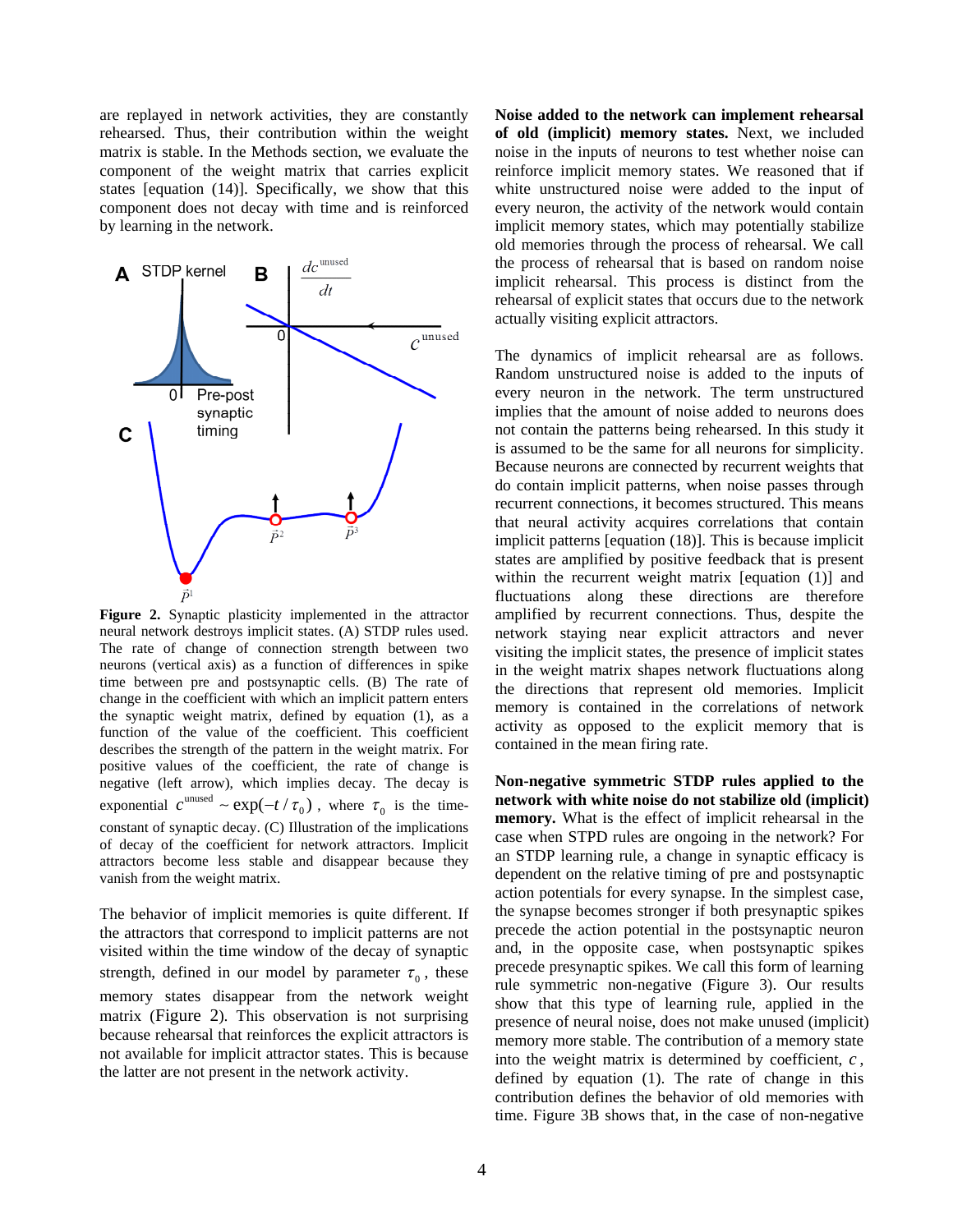symmetric STDP, the only stable point for this coefficient is zero, which means that implicit memory is destined to disappear [see equation (19) for more detail]. Interestingly, if the strength of this coefficient is sufficiently large and if it passes the transition point in Figure 3B, the coefficient becomes unstable. This instability implies that the old pattern will emerge spontaneously in the network when the strength of the pattern is sufficiently large. In both regimes of small and unstable  $c$ , the network cannot maintain the old memory in a reliable manner.



**Figure 3.** Unstructured neural noise does not stabilize implicit attractors in the case of the non-negative symmetric STDP rule. (A) Synaptic learning rule is the same in Figure 2A. (B) The rate of change in the contribution of the implicit attractor to the weight matrix contains only one stable point at  $c^{\text{unused}} = 0$ , which implies a lack of stability of unused memory. This dependence is represented by equation (19).

**Antisymmetric STDP rules combined with white noise can stabilize old memory states that are not revisited.** We examined the stability of implicit states when STPD rules have a form that is often observed experimentally (i.e., antisymmetric) (Bi and Poo, 2001; Froemke and Dan, 2002; Sjostrom et al., 2008). We assumed that if a presynaptic spike precedes the postsynaptic spike, the synapse is strengthened due to LTP. If the timing of the spikes is reversed, the synapse is weakened (i.e., the contribution of such events to the synaptic strength are negative (Figure 4A)), which corresponds to LTD. We find that, in this case, an implicit (unused) memory state can have two stable points. The stable points are defined for the contribution of the pattern to the weight matrix *c* [equation (1)]. Stable points can be determined by examining the rate of change of this contribution (Figure 4B) that is given by equation (19). If, for a certain value of contribution, the rate of change is zero, this value is called the stationary point. If the contribution of a pattern is placed exactly into one of the stationary points, it will remain there because the rate of change of  $c$  is zero. Figure  $4B$ shows three stationary points in this case. These three points differ in cases of small perturbations that deflect contribution, *c* , slightly from a stationary state. For two of the stationary states in Figure 4B, the resulting rate of change returns the contribution back to the state. This is illustrated by the arrows on the horizontal axis. Therefore, these two states are stable. The third stationary point is unstable and is called the transition point.

For two stable states, the contribution of the pattern is either low (stable point 1) or high (stable point 2). The former state corresponds to the weak representation of the pattern in the network that is indistinguishable from noise. The high contribution point (stable point 2) corresponds to the memory that is substantively present in the weight matrix. The system is capable of maintaining either high or low levels of a pattern in the weight matrix virtually indefinitely. This is despite the decay of synaptic strength that is ongoing in the system. Contribution is maintained because noise implements implicit rehearsal. Although the average values of firing rates are near the explicit attractor, the correlations in the firings rates between cells, induced by noise, carry information about other patterns that are not visited (18). Because learning rules are dependent on correlations, Hebbian learning is capable of maintaining implicit states in memory. This correlation-induced rehearsal results in the stability of patterns as a function of time. Although we presented the results for a single pattern, other implicit states are stabilized similarly due to their independence [equation (3)]. Implicit rehearsal can stabilize several patterns simultaneously.

**Conditions of bistability.** For the pattern contribution to have two stable points, several conditions must be met. First, the integral of STDP kernel (Figure 4A) must be negative. This implies that the LTD part of the STDP curve is stronger than the LTP part. Second, we need  $\gamma g^2 \xi^2 (A_+ + A_-) > \frac{2\tau^2}{\tau_+ \tau_-}$ , which can be satisfied if time scales of STDP,  $\tau_{\pm}$ , are larger than that of firing rate,  $\tau$ . This condition guaranties that  $\frac{dc_a}{d\tau}$  $\frac{dC_a}{dt}$ , given by equation (18), has one local minimum and one local maximum on the region  $0 \le c_a(t) < 1 / g$ . To have the second stable point at finite  $c_a(t)$ , we also need the local maximum to be positive. In the case that  $\gamma g^2 \xi^2 (A_+ + A_-)$  is much larger than  $\frac{2\tau^2}{2\tau^2}$  $\frac{2\tau}{\tau_{+}\tau_{-}}$ , this condition can be met when  $\frac{\gamma g^2 \xi^2}{2} \left( \frac{A_+ + A_-}{3} \right)^3 > \left( \frac{\tau}{2\tau_+ \tau_-} (A_+ \tau_+ + A_- \tau_-) \right)^2$  $\left(\frac{A_+ + A_-}{3}\right)^3 > \left(\frac{\tau}{2\tau_+\tau_-}(A_+\tau_+ + A_-\tau_-)\right)^2$ . Figure 4B shows the typical behavior of  $\frac{dc_a}{dt}$  and a set of values for parameters.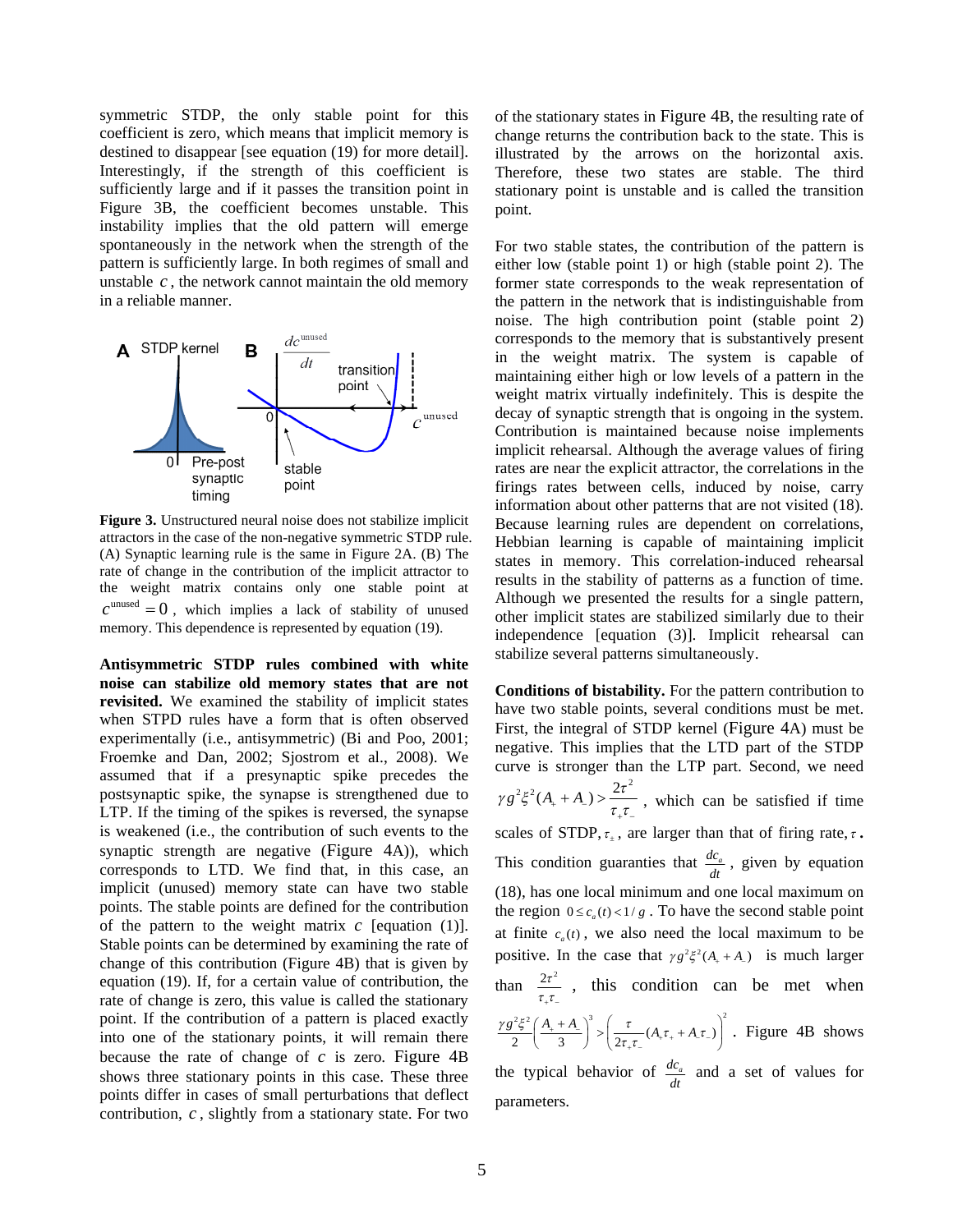**Our model predicts correlations between network weights and neural noise.** What are the implications of our findings for an individual synapse? To maintain a set of memories in the network, the synapses have to preserve their strength. Because, in our model, synaptic strength decays with time, it has to be maintained at a constant level by the correlations in the pre and postsynaptic activities. This means that stronger synapses have higher correlations in pre and postsynaptic activities. Thus, the form of rehearsal proposed here can be detected by measuring the correlations in activity for individual synapses and observing their relationships with synaptic strength. A more precise definition of this relationship is given by equation (11).



**Figure 4.** The stabilization of old memory states by the combination of unstructured noise and antisymmetric STDP learning rule. (A) Antisymmetric STDP learning rule. (B) The rate of change of the contribution of an unused state ( $dc^{unused}/dt$ ) as a function of the contribution itself  $(c^{unused})$ . This dependence is represented by equation (19). In this case, the contribution has two stable points, near zero and at a finite value. The former/latter stable points correspond to the unused memory pattern being absent/present in the network connectivity, respectively. At a stable point, the rate of change of the pattern contribution is zero. In addition, small perturbations from the stable point will induce the rate of change that returns the system back. At the transition point, the rate of change is zero and unstable. Parameters used are  $A_+ = 0.02$ ,  $A_- = -0.012$ ,  $\tau_+ = 50$ ms,  $\tau_- = 100$ ms, and  $\tau = 5$ ms.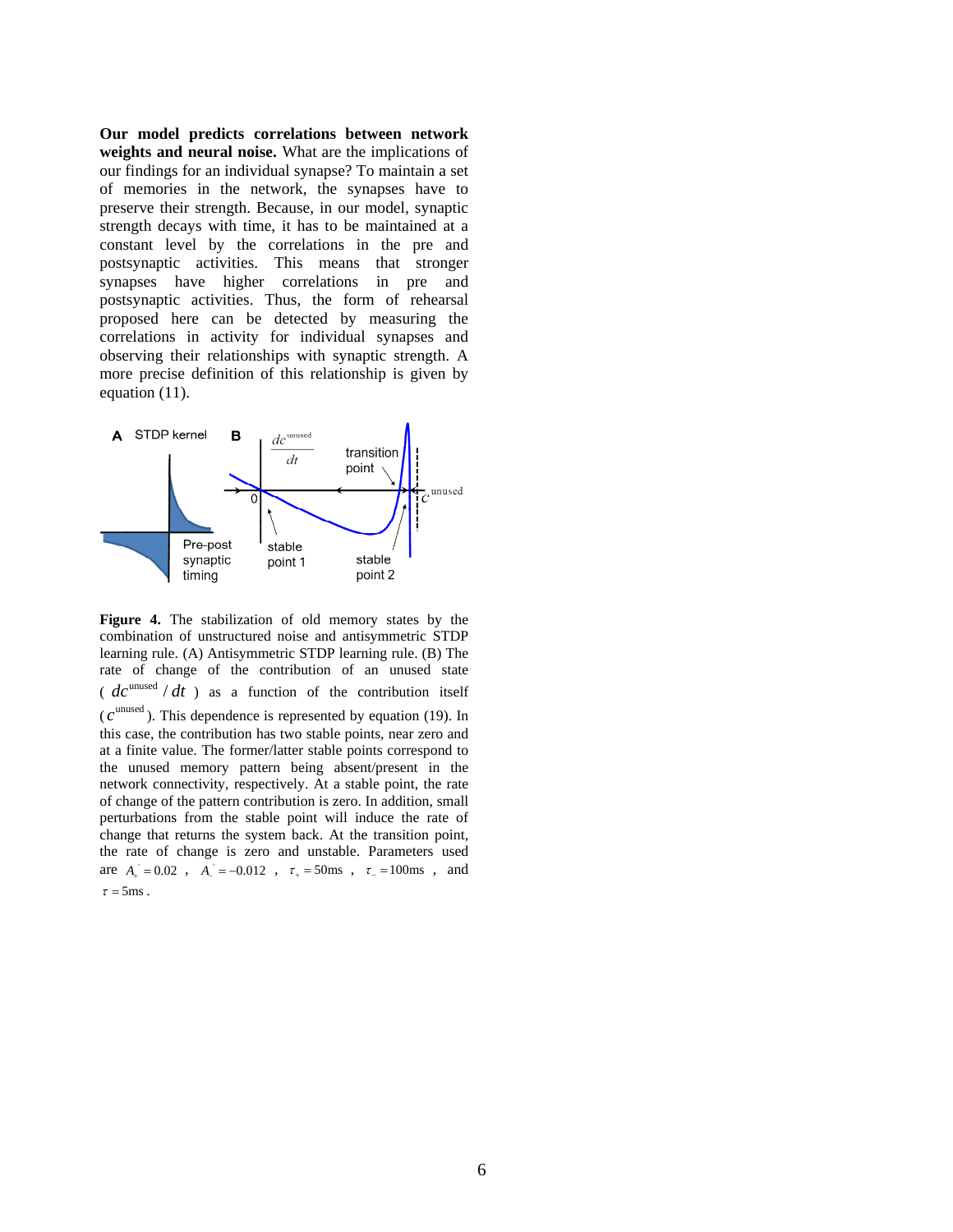#### **Discussion**

In this paper, we studied the behavior of memory states stored in the weights of an attractor neural network. Our network included some realistic features, such as STDP learning rules, neural noise, and limited LTP/D lifetime. We assumed that leaning occurs in the network on a continuous basis (i.e., the weights are continuously updated to reflect ongoing activity). In these conditions, the network weights should reflect the ongoing activity that we described by the term explicit attractors. The other set of states, which we called implicit attractors, represent memories that were stored at some point in the past and that have not been revisited recently or within the time-constant of synaptic decay. Such states are expected to disappear from the network weight matrix because of the decay of synaptic strengths. How can the network maintain implicit memory states despite synaptic decay?



**Figure 5.** Illustration of the stability of implicit (unused) states. Implicit attractors 2 and 3 do not vanish with time, rather remain stable due to the fluctuations (arrows) around explicit attractor 1. Although the average activity remains near the explicit attractor, the fluctuations are biased toward the direction of implicit states, which leads to their rehearsal.

We show that unstructured noise can substantially alter the dynamics of learning. Although input noise is unstructured in our model (i.e., it does not contain stored patterns), when noise passes through recurrent synaptic weight matrix, it becomes colored. This means that the correlations in neural activity that are induced by noise reflect all memory patterns (explicit and implicit) that are stored in the network. This is because the memory states represent the directions in neural activity that are amplified by the positive feedback present in the recurrent network. Thus, although the average neural activity represents recent states only, the correlations reflect the entirety of memories, including the old ones (i.e., implicit). Because synaptic learning is dependent on correlations, in principle, it can reinforce implicit memory states, when certain conditions are met. We

show that the antisymmetric STDP rule, which contains both positive and negative components (i.e. both LTP and LTD (Bi and Poo, 2001; Froemke and Dan, 2002), can reinforce old memory traces without explicitly visiting them (Figure 4). In contrast, non-negative symmetric STDP cannot stabilize old memories (Figure 3).

In our model, the old memory traces (implicit) are never visited or accessed by the network. The network always resides near the set of newer states that are relevant to current behavior and, therefore, are called explicit. Yet, we propose, that implicit states can be rehearsed. The rehearsal occurs not because the average activity but fluctuations reflect the old states. We call this form of rehearsal in which the old memory is never directly accessed, implicit rehearsal.

Our model suggests the reason for the high degree of irregularity observed in firing of cortical neurons (Softky and Koch, 1993). In our model, irregular neuronal firing implements rehearsal of old memory patterns. When neural noise is passed through the network weight matrix, it captures the information about patterns stored in these connections. The ongoing synaptic plasticity can subsequently reinforce the stored patterns. Neural noise plays an essential role in generating correlations in neural activity. Similar roles can be played by the unreliable nature of synaptic vesicle release (Sudhof, 2004). Thus, we propose that unreliable neural activity is the feature that helps cortical networks maintain stable connections.

In our model, both network weights and firing rates exhibit attractor behaviors. Thus, firing rates can have several discrete states that are robust with respect to small perturbations and noise and are called network attractors. The identity of these states depends on the strengths of recurrent connections between neurons (Amit, 1989; Amit et al., 1994). Additionally, these states represent long-term memories that are stored in the network weight matrix. In our model, network weights also exhibit attractor behaviors. We show that, because of ongoing synaptic plasticity, a weight matrix can have self-maintaining stable states that could also be called attractors. Thus, in Figure 4B, we show that synaptic weight matrix can have two stable states that correspond to a given memory pattern being present or absent from the network connectivity. Once the weight matrix is placed near the state that includes a given memory pattern, it will stay there for a long time, which explains the stability of the memory of the pattern. The attractors of the weight matrix, in our model, are maintained by ongoing neural activity generated by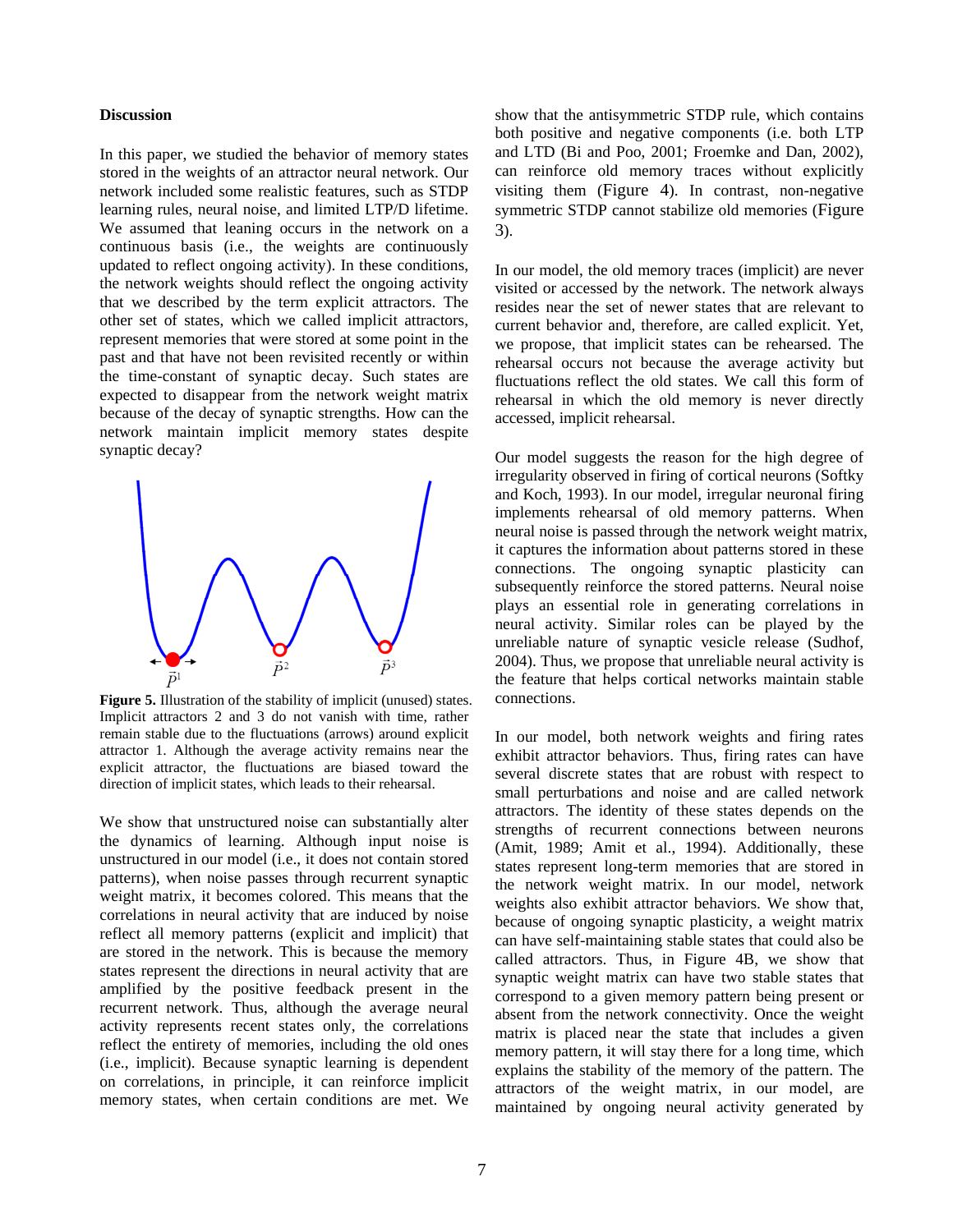network noise. As such, we argue that neural activity helps synaptic weights form stable states (i.e., attractors). In our model, firing rates and synaptic connections form two dual systems of attractors: synaptic weights help firing rates to exhibit discrete stable states while firing rates stabilize discrete self-maintaining states within network connections.

Our model can provide a rationale to the standard model of system consolidation (Dudai, 2004). We posit that certain memory traces can be maintained in stable states over long periods by implicit rehearsal. The problem of placing the network into these states is not addressed here. However, we notice that the regions of stability surrounding stable memory states are narrow (stable point 2 in Figure 4B). The parameters of network weights that describe the contribution of a given memory pattern must be tuned to a relatively precise value. We argue that the function of placing the network in a narrow parameter range, which is necessary for longterm storage, is performed by memory consolidation. Once consolidated, (i.e., placed near stable point 2 (Figure 4B)), a memory pattern is maintained by implicit rehearsal. Thus, we argue that the functional role of system memory consolidation is to place the network weights within the narrow range of parameters where the memory trace can persist for a long time.

Our model provides experimentally testable predictions. Within the implicit rehearsal mechanism, synaptic strength is larger for synapses with stronger correlations between pre-and postsynaptic activities [equation (11)]. The remainder of the network produces these correlations, which then reinforce the synaptic strength. This prediction can be tested if synaptic strength is measured simultaneously with ongoing neural activity for individual synapses. In doing so, one should isolate correlations of activity induced by measured synapse and the remainder of the network. This could be done pharmacologically or by including correlations over certain time-scales, such as one temporal semiaxis for unidirectional synapses. Specific STDP kernel could also be surmised based on studies of synaptic plasticity or could be derived from the best match between synaptic strength and activity correlations. Overall, we propose that synaptic strengths are maintained by ongoing irregular spiking, which can be tested experimentally.

An interesting observation is that stability of long-term memory in our model seems to imply stability of individual synapses, which is in contrast to the fleeting nature of synaptic strengths discussed in the introduction. Although our model does stabilize memory states, it also

allows individual synapses to be unstable. Because, in our model, memory is delocalized and each memory trace is represented by nearly all synapses in the network, variability in individual synapses does not imply memory decay. Our model offers two distinct scenarios for how memory states are corrupted. First, they can completely disappear through a discontinuous jump between two stable points, as in Figure 4B. Second, they can slowly change by changing each individual synapse at a time, whereby a memory state morphs into something else. Because the number of synapses involved in each trace is large, this process may progress for a long time without substantial change in the representation of memory. Overall, our model predicts that synaptic lifetime observed in reduced preparations, such as in slices, should be shorter than in vivo, because the latter lifetime is improved by the ongoing activity. Rare instances, when synapses show stability (Abraham et al., 2002), could be attributed to the mechanism of stabilization proposed here. In vivo, synaptic persistence can be shorter than memory retention time because memory is a collective property of a large ensemble of synapses.

## **Conclusion**

We study the stability of long-term memory patterns stored in a recurrent neural network. Our model includes ongoing synaptic plasticity regulated by STDP rules. We show that old memory traces can be stabilized by fluctuations of neural activity when STDP rules satisfy certain constraints. Old memory patterns become stable self-maintaining and persistent states of the network weight matrix. Our model provides a mechanism for the extension of memory lifetime via the combination of ongoing synaptic plasticity and neural noise.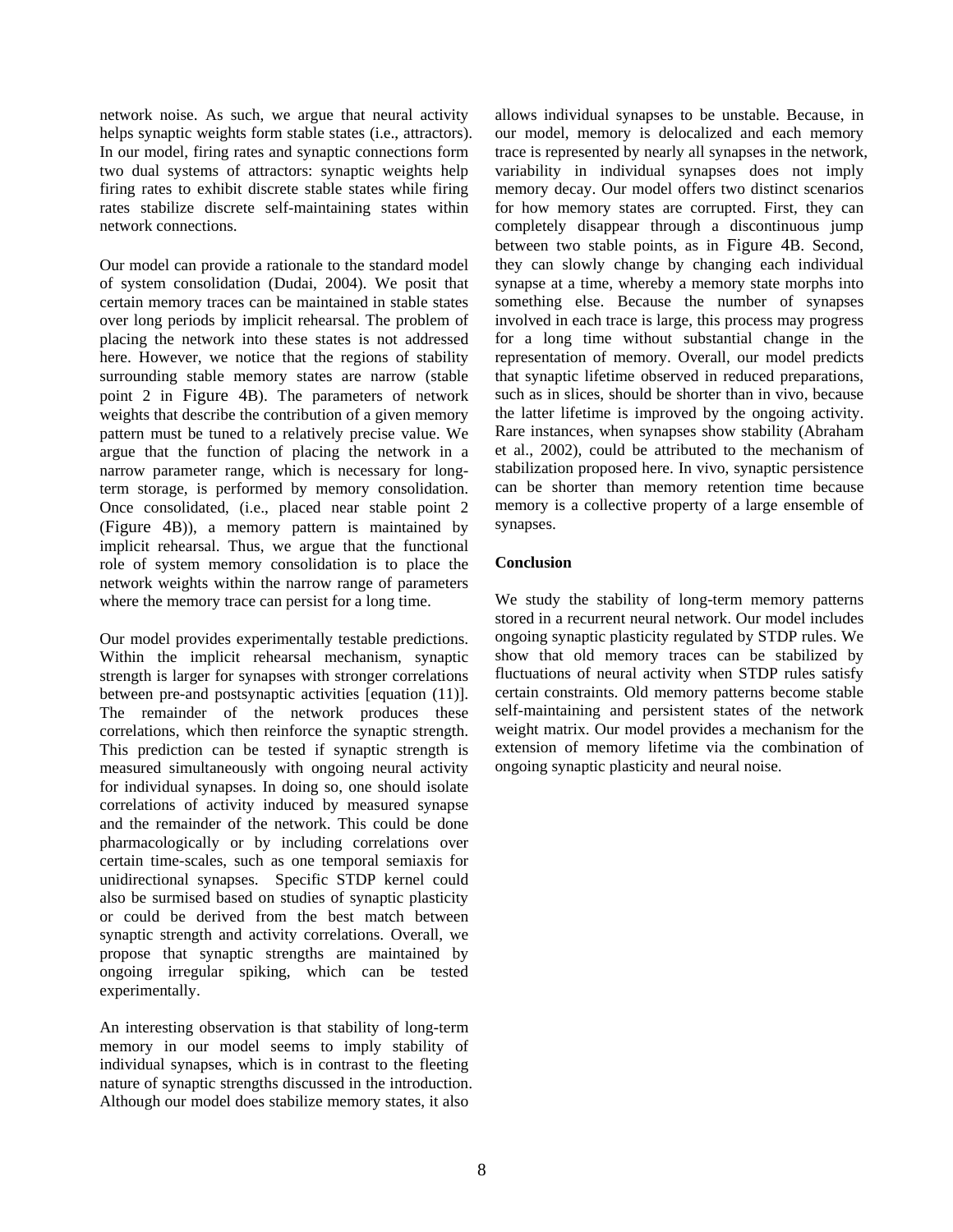#### **Materials and methods**

**Description of the model.** Let *N* be the total number of neurons. We will assume that there are *p* patterns represented by *N*-dimensional vectors, whose elements are  $\pm 1$ :

$$
P_i^a = \pm 1, \ a = 1, \dots, p, \ i = 1, \dots, N. \tag{2}
$$

Different patterns are chosen to be orthogonal to each other,

$$
\frac{1}{N}P^{aT}\cdot P^b = \delta^{ab}.\tag{3}
$$

Equation (3) allows us to define *p* projection operators as

$$
\stackrel{\wedge}{P}^a{}_{ij} = \frac{1}{N} P_i^a P_j^a, \quad \text{so that} \qquad \stackrel{\wedge}{P}^a \cdot \stackrel{\wedge}{P}^b = \delta^{ab} \stackrel{\wedge}{P}^a. \tag{4}
$$

When projection operators number *a* are applied to a given activity vector, they result in an activity specific to the given pattern *a* .

Memories about the patterns are stored in a synaptic weight matrix using the conventional learning rule (Dayan and Abbott, 2001),

$$
W_{ij}(t) = \sum_{a=1}^{p} c_a(t) P_{ij}^{a}, \qquad (5)
$$

where the set of coefficients,  $c_a(t)$ , represents the strengths of individual patterns.

In our model, the input current and firing rate of neurons *i,*  $u_i(t)$ , and  $f_i(t)$ , are related through the activation function *F*

$$
f_i(t) = F(u_i).
$$
 (6)

Input currents are described by the equation

$$
\tau \frac{d\vec{u}(t)}{dt} = -\vec{u}(t) + \hat{W}\vec{f}(t) + \vec{\xi}(t). \tag{7}
$$

In equation (7),  $\tau$  is a constant, which determines how rapidly the current varies and  $\xi(t)$  is the Gaussian random white noise. We assume that  $\xi(t)$  has the following properties

$$
\langle \xi_i(t) \rangle = 0, \ \langle \xi_i(t) \xi_j(t') \rangle = \xi^2 \delta_{ij} \delta(t - t') \ , \tag{8}
$$

where  $\langle \dots \rangle$  denotes the average over noise ensemble. Subsequently, we assume that the amplitude of noise,  $\xi$ , is very small and we use this fact along with the short time scale of  $\xi$  to treat noise as a perturbation.

Plasticity in the network is defined by spike timing dependent learning rules. For a pair of cells, the strength of synapses is updated with a rate of update that is dependent on pre and postsynaptic activities:

$$
\tau_0 \frac{dW_{ij}}{dt} = -W_{ij} + \gamma \int_{-\infty}^t dt_1 \left\langle f_i(t_1)K(t_1 - t) f_j(t) \right\rangle
$$
  
+
$$
\gamma \int_{-\infty}^t dt_2 \left\langle f_i(t)K(t - t_2) f_j(t_2) \right\rangle.
$$
 (9)

Here,  $f_i(t)$  is the firing rate of neuron number,  $i$ , at time  $t$ , and  $\gamma$  is the learning rate. Three terms in the r.h.s. of this equation describe the decay of synaptic strength with time; the modification due to presynaptic and postsynaptic firing, respectively. The STDP kernel,  $K(\Delta t)$ , in our model contains two components: shortrange and long-range,  $K(\Delta t) = K_s(\Delta t) + K_t(\Delta t)$ . We assume that the short-range component varies within the time scale of several hundred milliseconds, which is defined as:

$$
K_s(\Delta t) = \begin{cases} A_+ \exp(\Delta t / \tau_+) & \Delta t < 0 \\ A_- \exp(-\Delta t / \tau_-) & \Delta t \ge 0. \end{cases} (10)
$$

The long-range STDP kernel,  $K_i(\Delta t)$ , is needed in our model to constrain the overall magnitude of firing rates and can originate from metabolic and other constraints. We assume that it varies very slowly on the time scales of the order of hours or more. The only constraint on  $K_i(\Delta t)$  that is important in our model is that it makes the integral of the entire STDP kernel over time positive (i.e.,  $K(t)dt > 0$  $\infty$  $-\infty$  $K(t)dt > 0$  ) as discussed in more detail following equation (14).

STDP rule (9) can also be rewritten in an equivalent integral form

$$
W_{ij}(t) = \frac{\gamma}{\tau_0} \int_{-\infty}^{t} dt_1 \int_{-\infty}^{t} dt_2 e^{-\frac{t - \max(t_1 - t_2)}{\tau_0}} \langle f_i(t_1) K(t_1 - t_2) f_j(t_2) \rangle.
$$
 (11)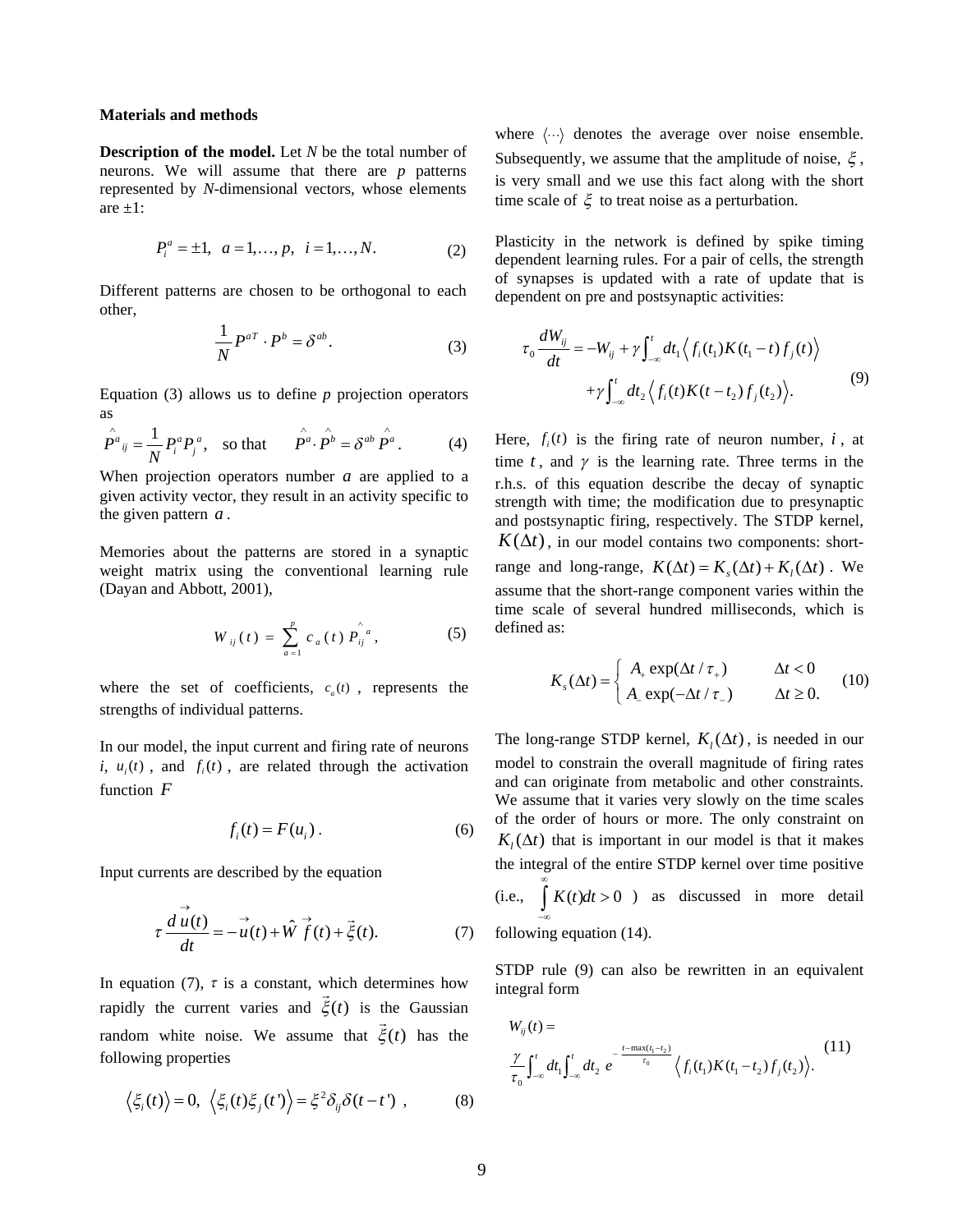This equation shows that  $\tau_0$  defines the forgetting timeconstant. The old memory is expected to decay after this time with the exception of memory that is rehearsed (i.e., relearned within the time scale  $\tau_0$ ). This rehearsal process is the topic of our present study.

Due to random noise,  $\xi(t)$ ,  $\overline{\phantom{a}}$ , the input currents fluctuate near constant values  $u(t) = u + \delta u(t)$ .  $\frac{1}{2}$  (*v*), the mpa . We assume that fluctuations are weak and can be treated as small perturbations [see discussion following equation (16) for the justification of this assumption]. Therefore, by equation (6), the firing rates fluctuate around stationary rates

$$
\overrightarrow{f}(t) \approx \overrightarrow{f} + g \overrightarrow{\delta u}(t) , \qquad (12)
$$

where  $g = F'(u_i)$ . Because neural noise is short-range, its time-scales are measured in milliseconds and we can decompose the dynamics of the system into two components: the fast-changing component, associated with noise, and the slowly varying component, determined by Hebbian learning. These two components are represented by two terms in equation (12). The equation for fast-changing component is

$$
\tau \frac{d \vec{\delta u}(t)}{dt} = -\vec{\delta u}(t) + g\hat{W} \vec{\delta u}(t) + \vec{\xi}(t). \qquad (13)
$$

Our goal is to derive the contribution of the fastchanging component (i.e., noise) to the slowly-varying component. This interplay could be interpreted as rehearsal. In the subsequent discussion, we treat noise as a small perturbation to the firing rates of the network (i.e., we will assume that  $\xi^2 \ll 1$ ).

For the given set of network weights, we assume that there are two types of attractors. One set of attractors is never visited by the network. We call these states implicit. The other set of attractors is explicitly visited by the system. Because our main goal is to consider the dynamics of implicit attractors (i.e., ones that are never visited), for simplicity, we assume that the explicit attractors are represented by only one attractor. Here, we discuss briefly the explicit attractor state and its stability with respect to learning.

Let us assume that the explicit attractor has an index  $a = 1$ . The stationary firing rates associated with this state are proportional to the pattern  $P^1$ , i.e.  $f = bP^1$  $\rightarrow$  $= bP^{\perp}$ . Here, *b* is a constant determined by the function *F* (we assume that  $F(x) = -F(-x)$ , e.g., *F* is the sigmoid function). Assuming that the effects of noise are negligible, one can obtain the stationary value of the weight matrix, which results from the explicit attractor. This contribution is present by virtue of the explicit attractor relearning, itself, through the STDP rules and could be viewed as resulting from explicit rehearsal (i.e., rehearsal of patterns that are currently in working memory). For this type of rehearsal, noise is not necessary. Equation (11) allows us to determine this component of the weight matrix

$$
W_{ij} = c_1 \hat{P}_{ij}^1 + \delta W ,
$$
  
\n
$$
c_1 = \gamma b^2 (A_+ \tau_+ + A_- \tau_- + \Delta).
$$
 (14)

where  $\delta W = \sum_{a \neq 1}$  $\sum_{a \neq 1} c_a \hat{P}^a_{ij}$  $\delta W = \sum c_a \dot{P}_{ii}^c$  $=\sum_{a\neq 1}c_a\hat{P}_{ij}^a$  is the component of the weight matrix as determined by other (implicit) patterns. From equations (6) and (14), factor *b* is determined by the self-consistent equation,

$$
F\left[\gamma b^3 (A_+ \tau_+ + A_- \tau_- + \Delta)\right] = b \tag{15}
$$

Note, that we assume that  $|F''(u_i)|$  is very small. This component,  $\delta W \rightarrow 0$ , is in the network without noise according to equation (11). Our goal here is to determine the behavior of  $\delta W$  (i.e., the contribution of implicit patterns that are never explicitly visited) in the network with noise.

The parameter  $\Delta = \int_{0}^{\infty} K_i(t) dt$  $-\infty$  $\Delta \equiv \int K_l(t)dt$  makes the integral of STDP kernel positive so that  $K(t)dt = A_{+} \tau_{+} + A_{-} \tau_{-} + \Delta > 0$ ∞  $+$   $+$   $+$   $+$   $+$   $+$   $\int_{-\infty}^{+\infty} K(t)dt = A_{+}\tau_{+} + A_{-}\tau_{-} + \Delta > 0$ . Because this is the only point at which the long-range STDP kernel

 $K_i(t)$  enters our model, we will not discuss this kernel further. From this point on, by STDP kernel we imply the short-range kernel,  $K<sub>s</sub>(t)$ , that varies on the time scales of hundreds of milliseconds and is usually measured in LTP/D experiments (Abbott and Nelson, 2000).

According to equation (11), without noise, the weight matrix contains only pattern  $P<sup>1</sup>$  with stationary strength  $c_1$ . All other coefficients  $c_{a\neq 1}$  are zero. With Gaussian white noise included in equation (7), other patterns (implicit) are represented in the activity of the network. Therefore, these patterns are present in the synaptic weight matrix  $\delta W(t)$ . Our goal is to find how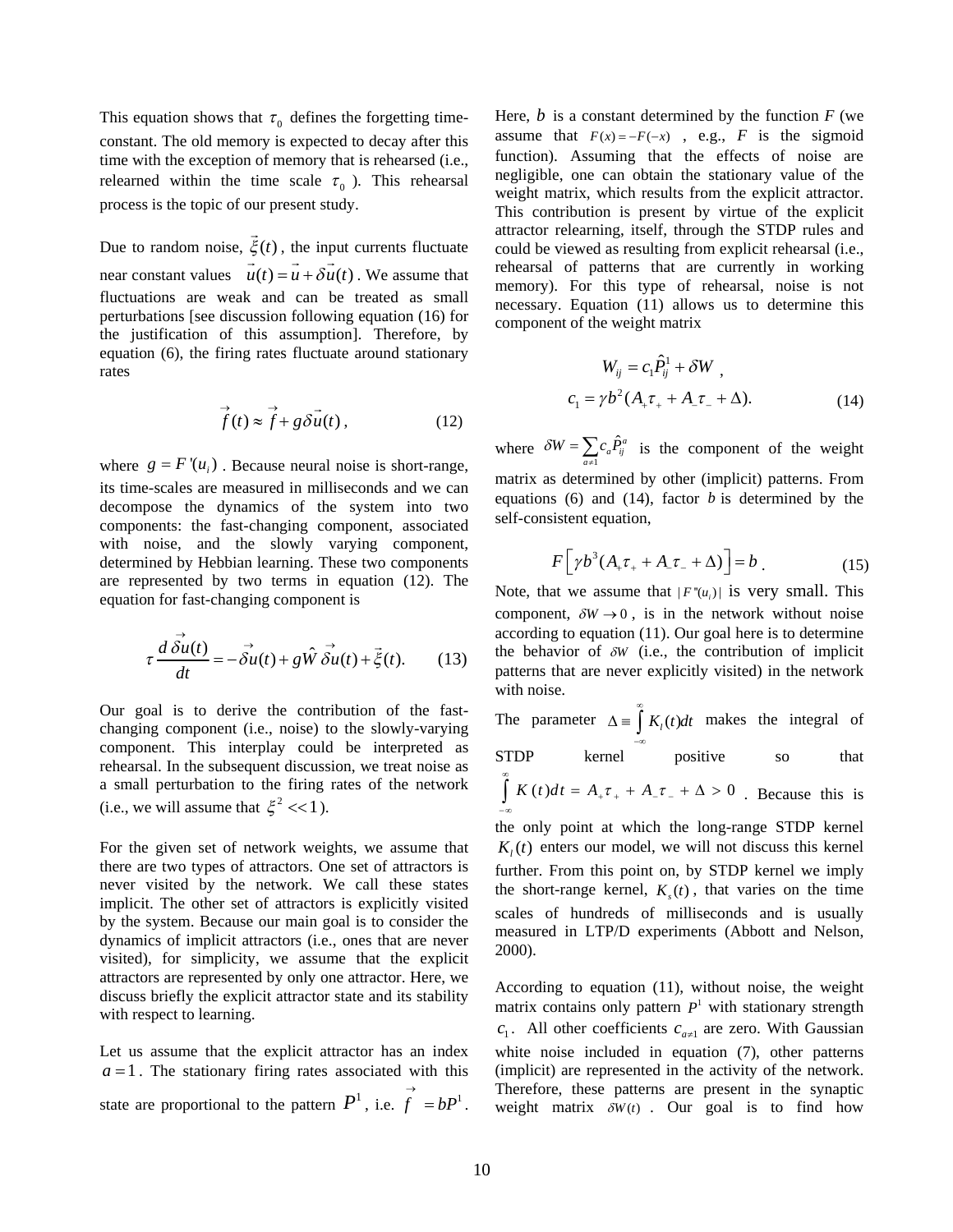coefficients  $c_{a\neq 1}(t)$  evolve with time in this case.

To accomplish this goal, we consider noise a small perturbation and use the perturbation theory using the amplitude of noise,  $\xi^2$ , as a small parameter. Noiseinduced firing rate fluctuation,  $\delta u(t)$ ,  $\rightarrow$ , in the direction of pattern number, *a*, is  $\delta \vec{u}^a(t) = \vec{P}^a \cdot \delta \vec{u}(t)$  $\rightarrow a$   $\wedge$   $\rightarrow$ and the corresponding component of random inputs is  $\vec{\xi}^{a}(t) = \vec{P}^{a} \cdot \vec{\xi}(t)$ .  $\rightarrow a$   $\wedge$   $\rightarrow$ . By applying projector,  $\hat{P}^a$ , on both sides of equation (13), and because  $c_a$  changes much slower than  $\delta u(t)$ , we find

$$
\vec{\delta u}^{a}(t) = \frac{1}{\tau} \int_{-\infty}^{t} dt' e^{-\frac{t-t'}{\tau}(1 - gc_{a})} \vec{\xi}^{a}(t'). \qquad (16)
$$

Next, we derive the condition for the validity of perturbation theory (i.e., the amplitude of fluctuations due to noise is smaller than the zero-th order solution obtained without noise). Using equations (18) and (19), we can estimate  $\langle \delta u_i^2 \rangle \propto \xi^2 \cdot \frac{\tau_{\pm}}{\tau}$ ,  $u_i = bc_1$ , where  $c_1$  and *b* are given in equation (14-15). By choosing  $\xi$  to be small, we can make  $\delta u_i$  much smaller than  $u_i$  to allow us to treat noise as a perturbation in equation (12).

By equations (3) and (7), we have

$$
\left\langle \vec{\xi}^{a}(t_{1})\vec{\xi}^{b}(t_{2}) \right\rangle = \xi^{2} \stackrel{\wedge}{P_{ij}^{a}} \delta^{ab} \delta(t_{1} - t_{2}). \tag{17}
$$

Using equations (8) and (16), we obtain the average correlation function of fluctuations

$$
\left\langle \delta u_i^a(t_1) \delta u_j^b(t_2) \right\rangle = \frac{\xi^2 \delta^{ab}}{2\tau N} \frac{1}{1 - g c_a} e^{-\frac{|t_1 - t_2|}{\tau} (1 - g c_a)} P_i^a P_j^a \quad (18)
$$

By placing this correlation function into equation (9), we obtain the equations that describe the dynamics of "unused" components of the weight matrix ( $a = 2, \dots, p$ ):

$$
\tau_0 \frac{dc_a}{dt} = -c_a + \frac{1}{1 - gc_a} \left( \frac{A_+}{\frac{1 - gc_a}{\tau} + \frac{1}{\tau_+}} + \frac{A_-}{\frac{1 - gc_a}{\tau} + \frac{1}{\tau_-}} \right). \tag{19}
$$

Coefficients  $c_a(t)$  are defined in equations (1) and (5). Here, we defined the parameters of the short range STDP kernel as

$$
A_{\pm} = \frac{\gamma g^2 \xi^2}{2\tau} A_{\pm} \,. \tag{20}
$$

Equation (19) describes how the strength of each unused pattern's representation in the network weights changes over time when neurons receive random noise. This equation is the main result of this paper. The dependence of the right rand side of equation (19), as a function of  $c_a$ , is shown in Figures 2B-4B.

It is evident from equation (19) that  $c_a(t) = 1 / g$  is a critical value at which the equation for  $c_a(t)$  becomes singular.

The equation of evolution for the first pattern is

$$
\tau_0 \frac{dc_1}{dt} = -c_1 + \frac{1}{1 - gc_1} \left( \frac{A_1}{\frac{1 - gc_1}{\tau} + \frac{1}{\tau_+}} + \frac{A_1}{\frac{1 - gc_1}{\tau} + \frac{1}{\tau_-}} \right) + \gamma bh \frac{\xi^2}{2\tau} (A_1 \tau_+ + A_2 \tau_- + \Delta) \sum_{a=1}^p \frac{1}{1 - gc_a}.
$$

where  $c_1$  satisfies the self-consistent equation

 $F[b_{c_i}] = b$  and  $h = F''(u_i)$  is the second derivative of the activation.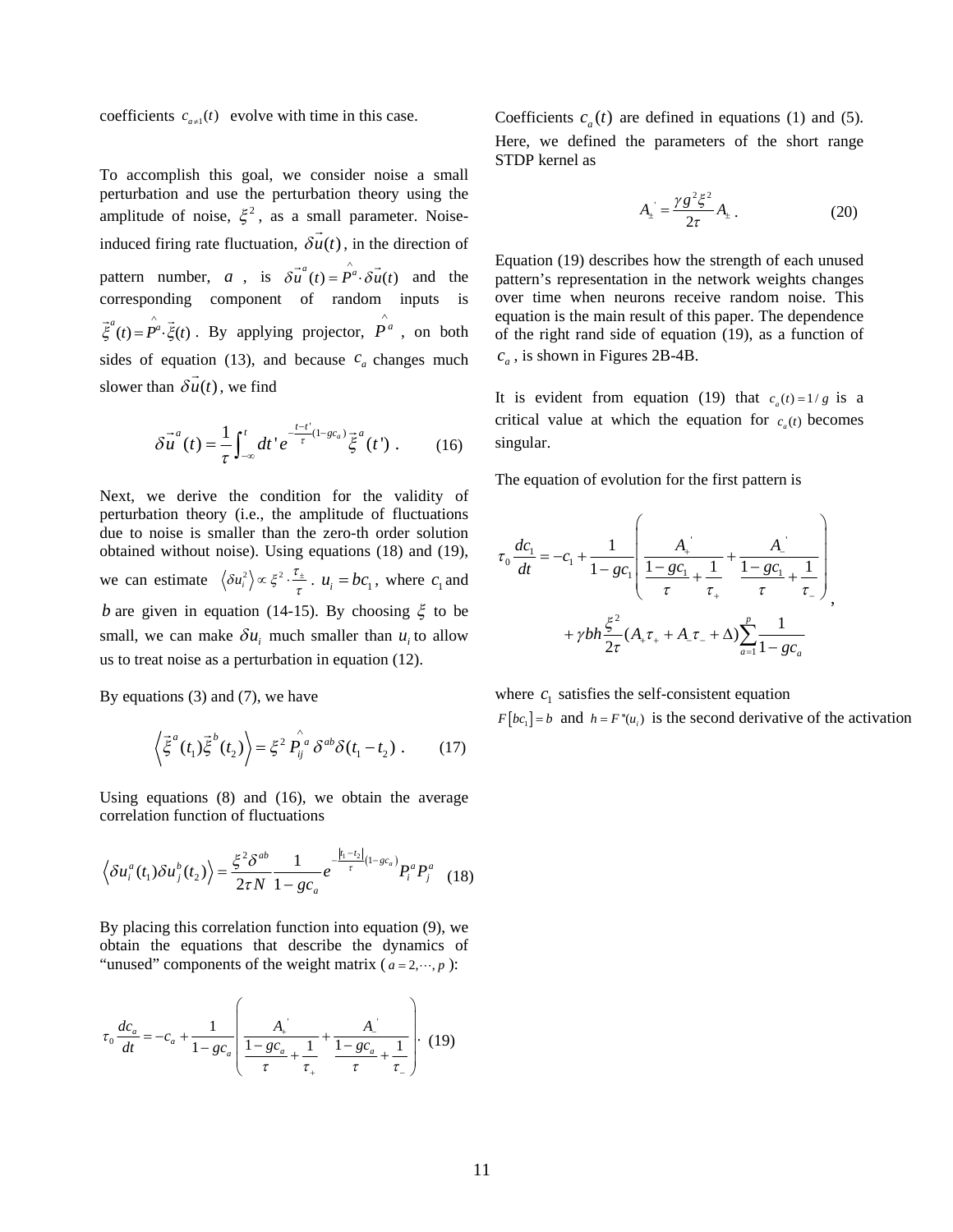### **REFERENCES**

- Abbott, L.F., and Nelson, S.B. (2000). Synaptic plasticity: taming the beast. Nature neuroscience *3 Suppl*, 1178-1183.
- Abraham, W.C. (2003). How long will long-term potentiation last? Philosophical Transactions of the Royal Society of London Series B-Biological Sciences *358*, 735-744.
- Abraham, W.C., Logan, B., Greenwood, J.M., and Dragunow, M. (2002). Induction and experiencedependent consolidation of stable long-term potentiation lasting months in the hippocampus. The Journal of neuroscience : the official journal of the Society for Neuroscience *22*, 9626-9634.
- Abraham, W.C., and Robins, A. (2005). Memory retention--the synaptic stability versus plasticity dilemma. Trends in neurosciences *28*, 73-78.
- Alvarez, V.A., and Sabatini, B.L. (2007). Anatomical and physiological plasticity of dendritic spines. Annual review of neuroscience *30*, 79-97.
- Amit, D.J. (1989). Modelling brain function : the world of attractor neural networks (Cambridge ; New York: Cambridge University Press).
- Amit, D.J., Brunel, N., and Tsodyks, M.V. (1994). Correlations of cortical Hebbian reverberations: theory versus experiment. The Journal of neuroscience : the official journal of the Society for Neuroscience *14*, 6435-6445.
- Bi, G., and Poo, M. (2001). Synaptic modification by correlated activity: Hebb's postulate revisited. Annual review of neuroscience *24*, 139-166.
- Bird, C.M., and Burgess, N. (2008). The hippocampus and memory: insights from spatial processing. Nature reviews. Neuroscience *9*, 182-194.
- Carpenter, G.A., and Grossberg, S. (1987a). Art-2 Self-Organization of Stable Category Recognition Codes for Analog Input Patterns. Applied optics *26*, 4919- 4930.
- Carpenter, G.A., and Grossberg, S. (1987b). A Massively Parallel Architecture for a Self-Organizing Neural Pattern-Recognition Machine. Computer Vision Graphics and Image Processing *37*, 54-115.
- Cooke, S.F., and Bliss, T.V. (2006). Plasticity in the human central nervous system. Brain : a journal of neurology *129*, 1659-1673.
- Cowan, N. (2008). What are the differences between long-term, short-term, and working memory? Essence of Memory *169*, 323-338.
- Crick, F. (1984). Memory and molecular turnover. Nature *312*, 101.
- Dayan, P., and Abbott, L.F. (2001). Theoretical neuroscience : computational and mathematical modeling of neural systems (Cambridge, Mass.: MIT Press).
- Dudai, Y. (2004). The neurobiology of consolidations, or, how stable is the engram? Annual review of psychology *55*, 51-86.
- Feldman, D.E. (2009). Synaptic mechanisms for plasticity in neocortex. Annual review of neuroscience *32*, 33-55.
- Froemke, R.C., and Dan, Y. (2002). Spike-timingdependent synaptic modification induced by natural spike trains. Nature *416*, 433-438.
- Fu, M., and Zuo, Y. (2011). Experience-dependent structural plasticity in the cortex. Trends in neurosciences *34*, 177-187.
- Fusi, S., Drew, P.J., and Abbott, L.F. (2005). Cascade models of synaptically stored memories. Neuron *45*, 599-611.
- Grossberg, S. (1987). Competitive learning: From interactive activation to adaptive resonance. Cogn. Sci. *11*, 23-63.
- Grutzendler, J., Kasthuri, N., and Gan, W.B. (2002). Long-term dendritic spine stability in the adult cortex. Nature *420*, 812-816.
- Hertz, J., Krogh, A., and Palmer, R.G. (1991a). Introduction to the theory of neural computation (Cambridge, Mass.: Westview, a Member of the Perseus Books Group).
- Hertz, J., Krogh, A., and Palmer, R.G. (1991b). Introduction to the theory of neural computation (Cambridge, Mass.: Westview, a Member of the Perseus Books Group).
- Hopfield, J.J. (1982). Neural networks and physical systems with emergent collective computational abilities. Proceedings of the National Academy of Sciences of the United States of America *79*, 2554- 2558.
- Hopfield, J.J. (1984). Neurons with graded response have collective computational properties like those of two-state neurons. Proceedings of the National Academy of Sciences of the United States of America *81*, 3088-3092.
- Ivanco, T.L., and Racine, R.J. (2000). Long-term potentiation in the reciprocal corticohippocampal and corticocortical pathways in the chronically implanted, freely moving rat. Hippocampus *10*, 143-152.
- Knott, G.W., Holtmaat, A., Wilbrecht, L., Welker, E., and Svoboda, K. (2006). Spine growth precedes synapse formation in the adult neocortex in vivo. Nature neuroscience *9*, 1117-1124.